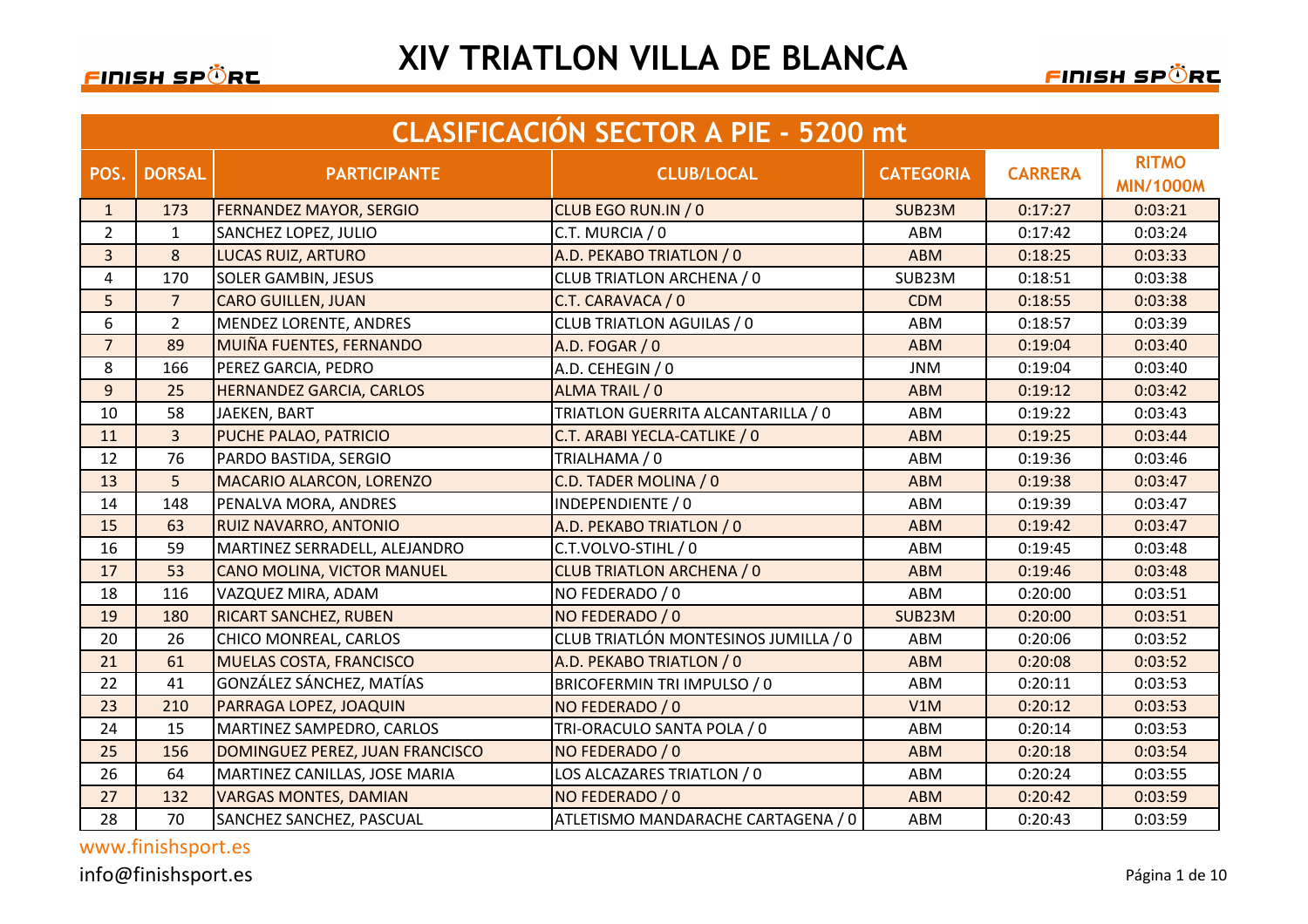

#### FINISH SPÖRC

|      | <b>CLASIFICACIÓN SECTOR A PIE - 5200 mt</b> |                                    |                                                |                  |                |                                  |  |  |
|------|---------------------------------------------|------------------------------------|------------------------------------------------|------------------|----------------|----------------------------------|--|--|
| POS. | <b>DORSAL</b>                               | <b>PARTICIPANTE</b>                | <b>CLUB/LOCAL</b>                              | <b>CATEGORIA</b> | <b>CARRERA</b> | <b>RITMO</b><br><b>MIN/1000M</b> |  |  |
| 29   | 54                                          | SANCHEZ MARTINEZ, PEDRO ANTONIO    | TRIATLON GUERRITA ALCANTARILLA / 0             | <b>ABM</b>       | 0:20:44        | 0:03:59                          |  |  |
| 30   | 60                                          | <b>GALINDO PRIETO, BASILIO</b>     | C.D. TRIRUNNER POZO ESTRECHO / 0               | ABM              | 0:20:45        | 0:03:59                          |  |  |
| 31   | 13                                          | <b>CEREZO RUBIO, JOSE GERMAN</b>   | LA APARECIDA C.D. / 0                          | <b>ABM</b>       | 0:20:47        | 0:04:00                          |  |  |
| 32   | 149                                         | <b>GIL GOMEZ, FCO JAVIER</b>       | NO FEDERADO / 0                                | ABM              | 0:20:49        | 0:04:00                          |  |  |
| 33   | 22                                          | NAVARRO SALA, VICENTE              | <b>C.N.PETRER CARPINTERIA METALICA LA VILL</b> | <b>ABM</b>       | 0:20:50        | 0:04:00                          |  |  |
| 34   | 97                                          | GONZALEZ IBAÑEZ, JOSÉ              | NO FEDERADO / 0                                | ABM              | 0:20:54        | 0:04:01                          |  |  |
| 35   | 208                                         | Garcia Doroteo, Hilario            | NO FEDERADO / 0                                | V1M              | 0:20:54        | 0:04:01                          |  |  |
| 36   | 50                                          | PALAZON GONZALVEZ, DANIEL          | CLUB TRIATLON ARCHENA / 0                      | ABM              | 0:20:55        | 0:04:01                          |  |  |
| 37   | 87                                          | <b>ALEMAN EGEA, GABRIEL</b>        | C.T. CARAVACA / 0                              | <b>ABM</b>       | 0:20:57        | 0:04:02                          |  |  |
| 38   | 4                                           | LOPEZ LOPEZ, JUAN ANTONIO          | <b>CLUB TRIATLON AGUILAS / 0</b>               | ABM              | 0:20:59        | 0:04:02                          |  |  |
| 39   | 196                                         | LOPEZ-MIRANDA GONZALEZ, SANTIAGO   | TRIALHAMA / 0                                  | V1M              | 0:21:01        | 0:04:03                          |  |  |
| 40   | 6                                           | PEREZ GARCIA, MARIO                | C.D. TADER MOLINA / 0                          | ABM              | 0:21:04        | 0:04:03                          |  |  |
| 41   | 203                                         | MARTIN GONZALEZ, LAMBERTO JUAN     | CLUB EGO RUN.IN / 0                            | V1M              | 0:21:04        | 0:04:03                          |  |  |
| 42   | 218                                         | GONZÁLEZ MARTÍNEZ, ANTONIO IGNACIO | NO FEDERADO / 0                                | V1M              | 0:21:09        | 0:04:04                          |  |  |
| 43   | 72                                          | <b>SANCHEZ GARCIA, FELIX</b>       | C.D. TADER MOLINA / 0                          | <b>ABM</b>       | 0:21:11        | 0:04:04                          |  |  |
| 44   | 264                                         | <b>BRANDT SCHULTZ, MARIE</b>       | NO FEDERADO / 0                                | ABF              | 0:21:15        | 0:04:05                          |  |  |
| 45   | 154                                         | LOPEZ RECHE, RUBEN                 | NO FEDERADO / 0                                | <b>ABM</b>       | 0:21:18        | 0:04:06                          |  |  |
| 46   | 172                                         | ALBALADEJO SANCHEZ, JOSE GABRIEL   | C.T. MURCIA / 0                                | SUB23M           | 0:21:23        | 0:04:07                          |  |  |
| 47   | 44                                          | PARRA MOLINERO, FRANCISCO JOSE     | <b>BRICOFERMIN TRI IMPULSO / 0</b>             | <b>ABM</b>       | 0:21:27        | 0:04:07                          |  |  |
| 48   | 67                                          | MUIÑA CABALLERO, MANUEL            | LOS ALCAZARES TRIATLON / 0                     | ABM              | 0:21:27        | 0:04:08                          |  |  |
| 49   | 202                                         | MARTINEZ LÓPEZ, FRANCISCO DAVID    | CLUB EGO RUN.IN / 0                            | V1M              | 0:21:29        | 0:04:08                          |  |  |
| 50   | 37                                          | <b>GARCÍA VICTORIA, JOEL</b>       | BRICOFERMIN TRI IMPULSO / 0                    | ABM              | 0:21:31        | 0:04:08                          |  |  |
| 51   | 82                                          | <b>VALERO CONESA, PABLO</b>        | C.T. FUENTE ÁLAMO CAJA RURAL REGIONAL          | <b>ABM</b>       | 0:21:33        | 0:04:09                          |  |  |
| 52   | 48                                          | ORTIZ RUIZ, ALEJANDRO              | NO FEDERADO / 0                                | ABM              | 0:21:34        | 0:04:09                          |  |  |
| 53   | 167                                         | CLEMENTE ORTUÑO, ALEJANDRO         | NO FEDERADO / 0                                | <b>JNM</b>       | 0:21:35        | 0:04:09                          |  |  |
| 54   | 121                                         | PEREZ SALCEDO, ANGEL               | NO FEDERADO / 0                                | ABM              | 0:21:35        | 0:04:09                          |  |  |
| 55   | 224                                         | MANRESA FERRANDEZ, RAFAEL          | <b>CLUB ATLETISMO GRUMOCS / 0</b>              | V2M              | 0:21:38        | 0:04:10                          |  |  |
| 56   | 29                                          | HERNANDEZ GARCIA, JOSE DAVID       | A.D ERGOBIKE-MANUBIKE / 0                      | ABM              | 0:21:38        | 0:04:10                          |  |  |

www.finishsport.es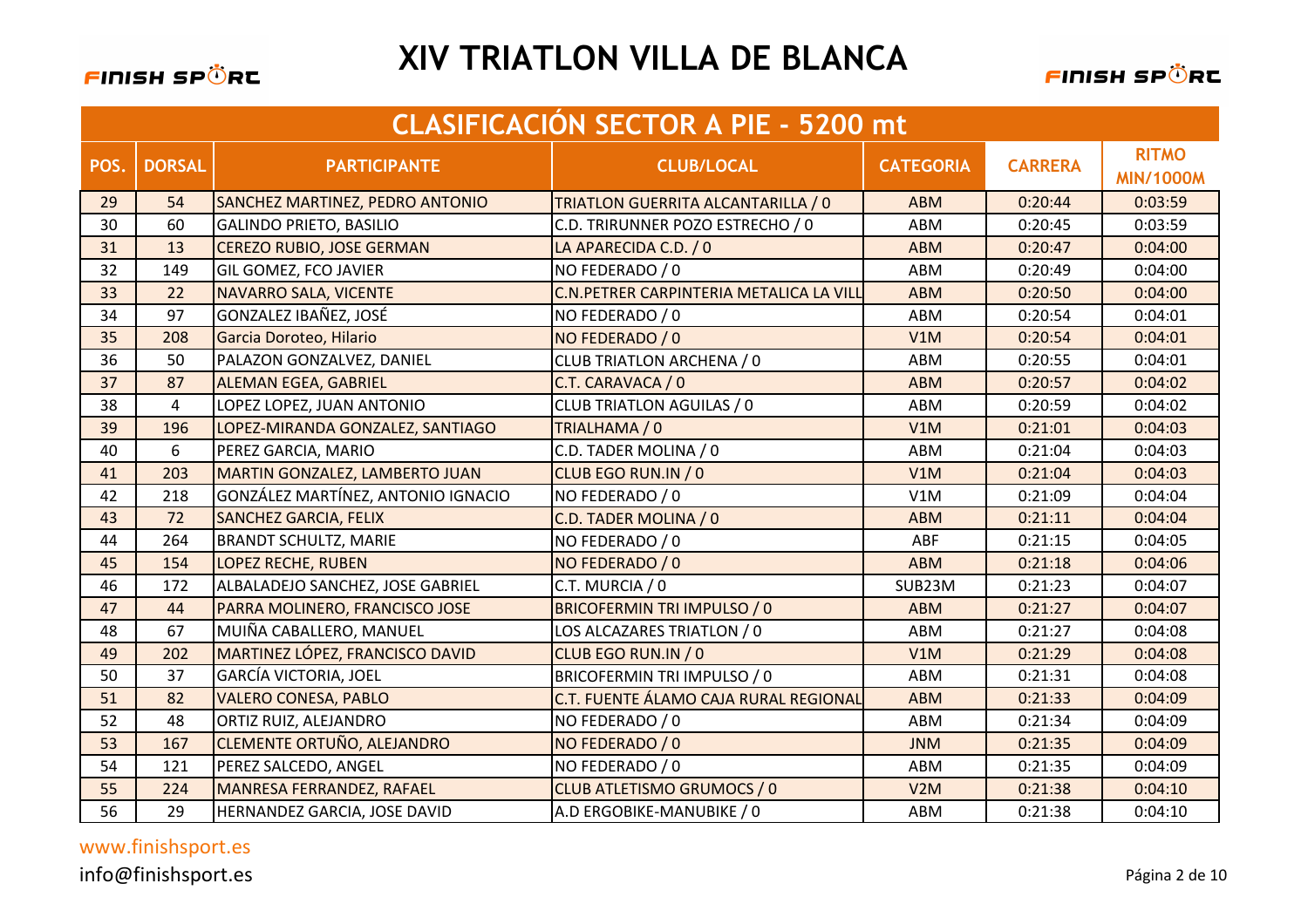

### FINISH SPÖRC

|      | <b>CLASIFICACIÓN SECTOR A PIE - 5200 mt</b> |                                         |                                         |                  |                |                                  |  |
|------|---------------------------------------------|-----------------------------------------|-----------------------------------------|------------------|----------------|----------------------------------|--|
| POS. | <b>DORSAL</b>                               | <b>PARTICIPANTE</b>                     | <b>CLUB/LOCAL</b>                       | <b>CATEGORIA</b> | <b>CARRERA</b> | <b>RITMO</b><br><b>MIN/1000M</b> |  |
| 57   | 274                                         | MARTINEZ LOPEZ, MARINA                  | C.T. TRAGAMILLAS-CICLOS VICEA-MERCALUZ  | SUB23F           | 0:21:48        | 0:04:12                          |  |
| 58   | 179                                         | RAMIREZ MARTINEZ, JORGE                 | NO FEDERADO / 0                         | SUB23M           | 0:21:51        | 0:04:12                          |  |
| 59   | 152                                         | <b>MARTÍNEZ CONTADOR, DANIEL</b>        | NO FEDERADO / 0                         | <b>ABM</b>       | 0:21:51        | 0:04:12                          |  |
| 60   | 77                                          | <b>BONACHE OTALORA, DANIEL</b>          | TRIALHAMA / 0                           | ABM              | 0:21:51        | 0:04:12                          |  |
| 61   | 40                                          | <b>SERRANO SANCHEZ, JOSE LUIS</b>       | <b>BRICOFERMIN TRI IMPULSO / 0</b>      | <b>ABM</b>       | 0:21:52        | 0:04:12                          |  |
| 62   | 109                                         | SALMERÓN MORCILLO, PASCUAL              | NO FEDERADO / 0                         | ABM              | 0:21:54        | 0:04:13                          |  |
| 63   | 57                                          | <b>MOLERO LOPEZ, JOSE CARLOS</b>        | TRIATLON GUERRITA ALCANTARILLA / 0      | <b>ABM</b>       | 0:21:58        | 0:04:13                          |  |
| 64   | 185                                         | PEREZ JEREZ, MIGUEL ANGEL               | A300W ELCHE T.C. / 0                    | V1M              | 0:22:02        | 0:04:14                          |  |
| 65   | 36                                          | <b>GOMEZ PARRA, EMILIO</b>              | A.D. X MAR & MONTAÑA / 0                | <b>ABM</b>       | 0:22:04        | 0:04:15                          |  |
| 66   | 252                                         | ABELLAN GALINDO, HERMINIA               | <b>CLUB TRIATLON AGUILAS / 0</b>        | ABF              | 0:22:05        | 0:04:15                          |  |
| 67   | 23                                          | <b>ALIAGA LORENZO, MANUEL</b>           | C.N.PETRER CARPINTERIA METALICA LA VILL | <b>ABM</b>       | 0:22:06        | 0:04:15                          |  |
| 68   | 68                                          | NIETO NAVARRO, JAVIER                   | ATLETISMO MANDARACHE CARTAGENA / 0      | ABM              | 0:22:09        | 0:04:16                          |  |
| 69   | 30                                          | LOPEZ SANCHEZ, PEDRO JOSE               | A.D ERGOBIKE-MANUBIKE / 0               | <b>ABM</b>       | 0:22:13        | 0:04:16                          |  |
| 70   | 168                                         | MONTESINOS GARCÍA, JUAN DIEGO           | CLÍNICA GIOIA TRIATLÓN CDTP / 0         | SUB23M           | 0:22:14        | 0:04:17                          |  |
| 71   | 279                                         | <b>OLEA MARTÍN, ELENA</b>               | C.D. ATALANTA / 0                       | V1F              | 0:22:14        | 0:04:17                          |  |
| 72   | 161                                         | MARTINEZ SANCHEZ, GREGORIO              | A.D. CEHEGIN / 0                        | <b>CDM</b>       | 0:22:17        | 0:04:17                          |  |
| 73   | 195                                         | JIMENEZ GONZALEZ, OSCAR                 | ATLETISMO MANDARACHE CARTAGENA / 0      | V1M              | 0:22:20        | 0:04:18                          |  |
| 74   | 225                                         | BAEZA NAVARRO, MANUEL                   | <b>CLUB TRIATLON BAEZA / 0</b>          | V2M              | 0:22:20        | 0:04:18                          |  |
| 75   | 28                                          | <b>BALLESTEROS GARCIA, IGNACIO JOSE</b> | A.D ERGOBIKE-MANUBIKE / 0               | <b>ABM</b>       | 0:22:21        | 0:04:18                          |  |
| 76   | 49                                          | BAEZA MARTINEZ, ANDRES                  | CLUB TRIATLON ARCHENA / 0               | ABM              | 0:22:28        | 0:04:19                          |  |
| 77   | 71                                          | SÁNCHEZ LÓPEZ, ALBERTO                  | C.T. ARABI YECLA-CATLIKE / 0            | <b>ABM</b>       | 0:22:30        | 0:04:20                          |  |
| 78   | 75                                          | PUERTA MATEO, DIEGO                     | TRIALHAMA / 0                           | ABM              | 0:22:34        | 0:04:20                          |  |
| 79   | 85                                          | <b>VILLEGAS LOPEZ, ANTONIO</b>          | C.T. MURCIA / 0                         | <b>ABM</b>       | 0:22:35        | 0:04:21                          |  |
| 80   | 128                                         | LORENTE INIESTA, GABRIEL                | NO FEDERADO / 0                         | ABM              | 0:22:42        | 0:04:22                          |  |
| 81   | 158                                         | <b>VERDU CASANOVA, LUIS</b>             | CLUB ILICITANO TRIATLÓN / 0             | <b>CDM</b>       | 0:22:46        | 0:04:23                          |  |
| 82   | 223                                         | LUCAS MINÑANO, ROBERTO                  | NO FEDERADO / 0                         | V1M              | 0:22:50        | 0:04:23                          |  |
| 83   | 205                                         | <b>GARCIA GARCIA, ANDRES</b>            | <b>CLUB TRIATLON HELLIN / 0</b>         | V1M              | 0:22:52        | 0:04:24                          |  |
| 84   | 62                                          | MARTÍNEZ PÉREZ, JULIAN                  | A.D. PEKABO TRIATLON / 0                | ABM              | 0:22:53        | 0:04:24                          |  |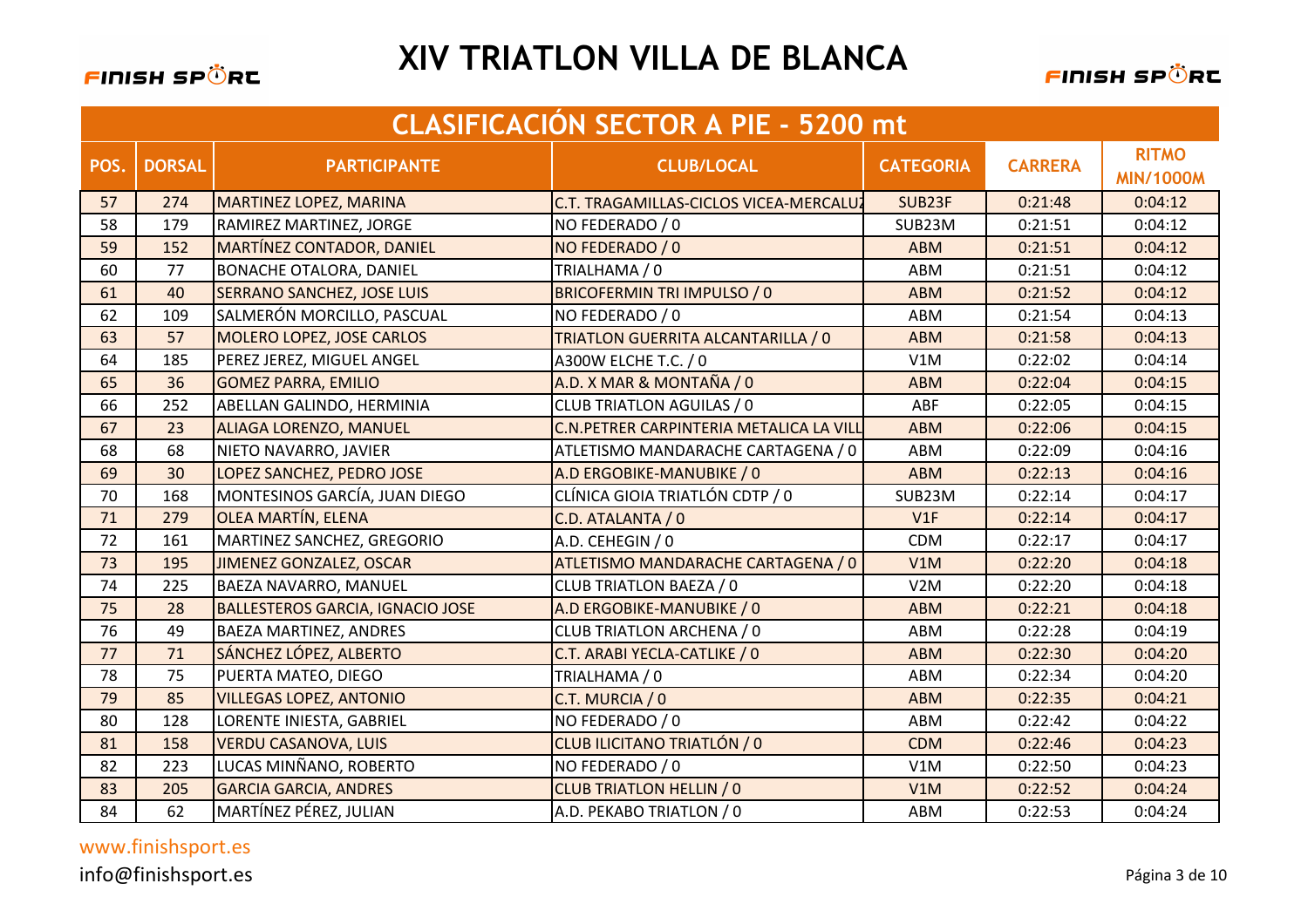

|      | <b>CLASIFICACIÓN SECTOR A PIE - 5200 mt</b> |                                     |                                         |                  |                |                                  |  |
|------|---------------------------------------------|-------------------------------------|-----------------------------------------|------------------|----------------|----------------------------------|--|
| POS. | <b>DORSAL</b>                               | <b>PARTICIPANTE</b>                 | <b>CLUB/LOCAL</b>                       | <b>CATEGORIA</b> | <b>CARRERA</b> | <b>RITMO</b><br><b>MIN/1000M</b> |  |
| 85   | 231                                         | MULERO SANCHEZ, PEDRO ALFONSO       | DISANLUZ A.D. ELIOCROCA TRIATLÓN / 0    | V2M              | 0:22:58        | 0:04:25                          |  |
| 86   | 169                                         | PEREZ HERNANDEZ, ANDRES             | CLUB TRIATLON ARCHENA / 0               | SUB23M           | 0:22:58        | 0:04:25                          |  |
| 87   | 51                                          | <b>MOLINA CASCALES, DIEGO</b>       | <b>CLUB TRIATLON ARCHENA / 0</b>        | <b>ABM</b>       | 0:22:59        | 0:04:25                          |  |
| 88   | 240                                         | PEÑALVER BALLESTEROS, MARIA ANTONIA | TRIATLON GUERRITA ALCANTARILLA / 0      | ABF              | 0:23:03        | 0:04:26                          |  |
| 89   | 78                                          | RUBIO PEÑA, EZEQUIEL                | TRIALHAMA / 0                           | <b>ABM</b>       | 0:23:04        | 0:04:26                          |  |
| 90   | 45                                          | TORTOSA ALCAZAR, JOSE               | <b>BRICOFERMIN TRI IMPULSO / 0</b>      | ABM              | 0:23:09        | 0:04:27                          |  |
| 91   | 242                                         | <b>MARTÍNEZ FERRIZ, MERCEDES</b>    | C.T. ARABI YECLA-CATLIKE / 0            | <b>ABF</b>       | 0:23:10        | 0:04:27                          |  |
| 92   | 211                                         | <b>GOMARIZ MAYOR, GINES</b>         | NO FEDERADO / 0                         | V1M              | 0:23:11        | 0:04:28                          |  |
| 93   | 181                                         | LALSING, PIERRE                     | C.A.T. HORADADA / 0                     | V1M              | 0:23:11        | 0:04:28                          |  |
| 94   | 204                                         | <b>GALVEZ GARCÍA, JUAN CARLOS</b>   | CLUB EGO RUN.IN / 0                     | V1M              | 0:23:17        | 0:04:29                          |  |
| 95   | 186                                         | <b>LORCA BOEDO, ANDRES</b>          | C.C.ALMORADI SECC. TRIATLON / 0         | V1M              | 0:23:17        | 0:04:29                          |  |
| 96   | 230                                         | ALEDO MARTINEZ, HILARIO FRANCISCO   | TRIALHAMA / 0                           | V2M              | 0:23:21        | 0:04:29                          |  |
| 97   | 141                                         | MARTINEZ SAEZ, LUIS LORENZO         | NO FEDERADO / 0                         | <b>ABM</b>       | 0:23:22        | 0:04:30                          |  |
| 98   | 188                                         | LOPEZ VIZCAINO, JESUS GASPAR        | A.D ERGOBIKE-MANUBIKE / 0               | V1M              | 0:23:23        | 0:04:30                          |  |
| 99   | 171                                         | FERNANDEZ PUCHE, JUAN JOSE          | C.T. ARABI YECLA-CATLIKE / 0            | SUB23M           | 0:23:24        | 0:04:30                          |  |
| 100  | 217                                         | PEREZ BALDO, ANGEL                  | NO FEDERADO / 0                         | V1M              | 0:23:24        | 0:04:30                          |  |
| 101  | 65                                          | MONTESINOS HERNANDEZ, VICTORIANO    | LOS ALCAZARES TRIATLON / 0              | <b>ABM</b>       | 0:23:25        | 0:04:30                          |  |
| 102  | 239                                         | SERRANO MUÑOZ, LETICIA              | A300W ELCHE T.C. / 0                    | ABF              | 0:23:25        | 0:04:30                          |  |
| 103  | 96                                          | Marín Cánovas, Alberto              | NO FEDERADO / 0                         | <b>ABM</b>       | 0:23:26        | 0:04:30                          |  |
| 104  | 24                                          | <b>GARCIA HERNANDEZ, JORGE</b>      | C.N.PETRER CARPINTERIA METALICA LA VILL | ABM              | 0:23:28        | 0:04:31                          |  |
| 105  | 241                                         | FERNANDEZ HERNANDEZ, ISA            | A.D. PEKABO TRIATLON / 0                | <b>ABF</b>       | 0:23:29        | 0:04:31                          |  |
| 106  | 105                                         | ORTEGA MORENO, JOSE MANUEL          | NO FEDERADO / 0                         | ABM              | 0:23:31        | 0:04:31                          |  |
| 107  | 93                                          | <b>MORALES MARTINEZ, SERGIO</b>     | NO FEDERADO / 0                         | <b>ABM</b>       | 0:23:32        | 0:04:32                          |  |
| 108  | 123                                         | PEÑAS COSTA, FRANCISCO JAVIER       | NO FEDERADO / 0                         | ABM              | 0:23:33        | 0:04:32                          |  |
| 109  | 81                                          | NAVARRO GARCIA, FRANCISCO JAVIER    | C.T. FUENTE ÁLAMO CAJA RURAL REGIONAL   | <b>ABM</b>       | 0:23:35        | 0:04:32                          |  |
| 110  | 157                                         | SOLACHE MOLINA, JAVIER              | NO FEDERADO / 0                         | ABM              | 0:23:39        | 0:04:33                          |  |
| 111  | 11                                          | PALAZON NUÑEZ, ROBERTO              | ATLETICO VILLA DE BLANCA / 0            | <b>ABM</b>       | 0:23:39        | 0:04:33                          |  |
| 112  | 106                                         | MARTINEZ VICEDO, CRISTIAN           | NO FEDERADO / 0                         | ABM              | 0:23:40        | 0:04:33                          |  |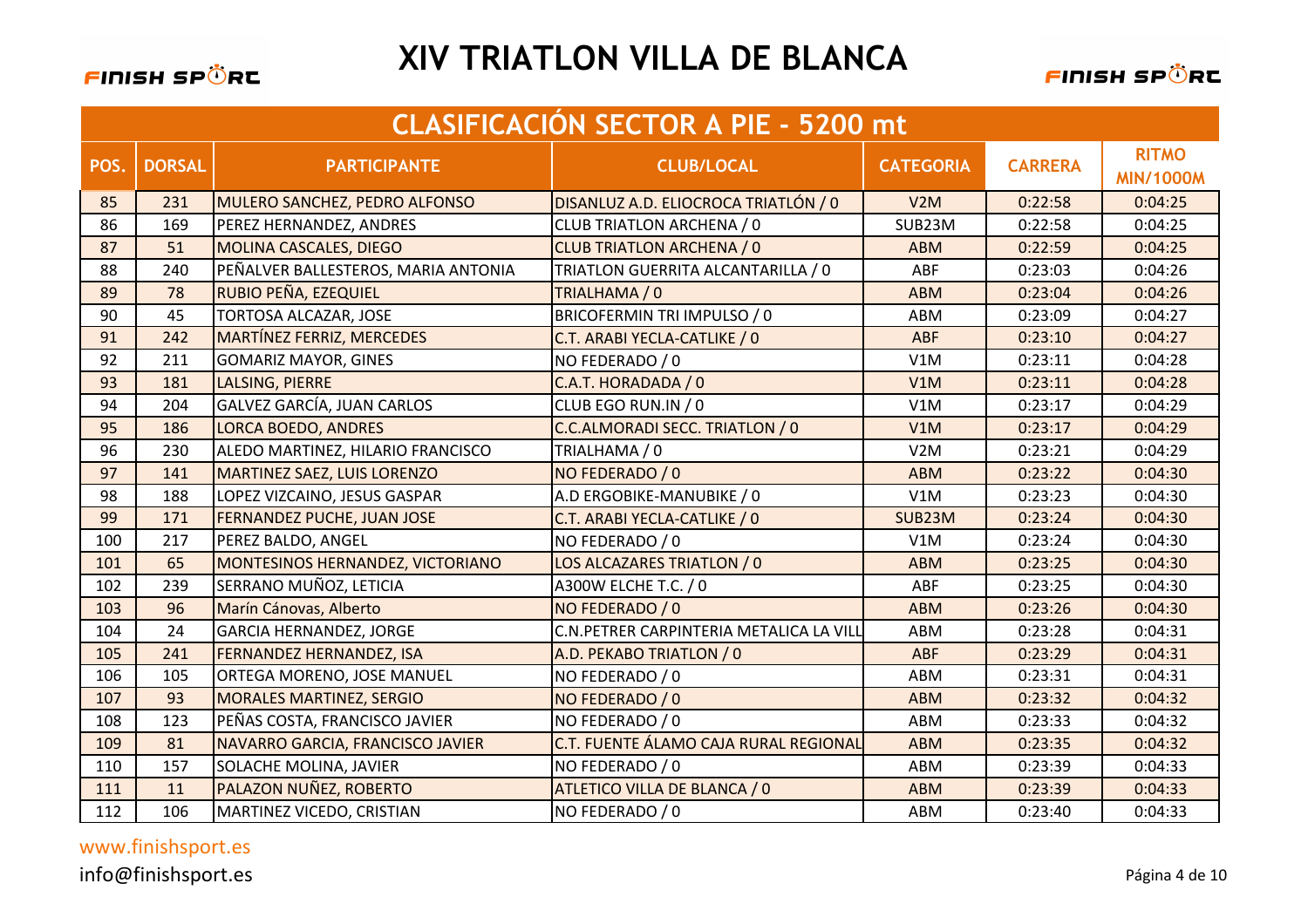

### FINISH SPÖRC

|      | <b>CLASIFICACIÓN SECTOR A PIE - 5200 mt</b> |                                      |                                       |                  |                |                                  |  |
|------|---------------------------------------------|--------------------------------------|---------------------------------------|------------------|----------------|----------------------------------|--|
| POS. | <b>DORSAL</b>                               | <b>PARTICIPANTE</b>                  | <b>CLUB/LOCAL</b>                     | <b>CATEGORIA</b> | <b>CARRERA</b> | <b>RITMO</b><br><b>MIN/1000M</b> |  |
| 113  | 162                                         | MUÑOZ NAVARRO, JUAN MIGUEL           | <b>CLUB TRIATLON AGUILAS / 0</b>      | <b>CDM</b>       | 0:23:41        | 0:04:33                          |  |
| 114  | 207                                         | JAÉN LOPEZ, EMILIO JAVIER            | NO FEDERADO / 0                       | V1M              | 0:23:42        | 0:04:33                          |  |
| 115  | 18                                          | <b>CARRION BENEITO, SERGIO</b>       | TRIELX / 0                            | <b>ABM</b>       | 0:23:46        | 0:04:34                          |  |
| 116  | 275                                         | FUENTES JIMENEZ, MIRIAM              | C.T. MURCIA / 0                       | SUB23F           | 0:23:47        | 0:04:34                          |  |
| 117  | 235                                         | <b>RUIZ LOPEZ, JOSE</b>              | DISANLUZ A.D. ELIOCROCA TRIATLÓN / 0  | V3M              | 0:23:47        | 0:04:34                          |  |
| 118  | 79                                          | MARTINEZ YEPES, MIGUEL ANGEL         | C.T. FUENTE ÁLAMO CAJA RURAL REGIONAL | ABM              | 0:23:49        | 0:04:35                          |  |
| 119  | 276                                         | <b>SANCHEZ BERNAL, GLORIA</b>        | C.D. TADER MOLINA / 0                 | V1F              | 0:23:51        | 0:04:35                          |  |
| 120  | 192                                         | <b>BARCELO TUDELA, EUGENIO</b>       | ATLETISMO MANDARACHE CARTAGENA / 0    | V1M              | 0:24:01        | 0:04:37                          |  |
| 121  | 19                                          | <b>MARTINEZ PASTOR, CESAR</b>        | CLÍNICA GIOIA TRIATLÓN CDTP / 0       | <b>ABM</b>       | 0:24:02        | 0:04:37                          |  |
| 122  | 206                                         | <b>GARCIA RIOS, FRANCISCO OVIDIO</b> | ARCOS TRIATLON ALBACETE / 0           | V1M              | 0:24:02        | 0:04:37                          |  |
| 123  | 199                                         | <b>ESPADAS ORTIGAS, PEDRO</b>        | TRIALHAMA / 0                         | V1M              | 0:24:08        | 0:04:38                          |  |
| 124  | 216                                         | CAÑIZARES CABALLERO, ANTONIO         | NO FEDERADO / 0                       | V1M              | 0:24:09        | 0:04:39                          |  |
| 125  | 110                                         | <b>CAMPOS DIAZ, PABLO</b>            | NO FEDERADO / 0                       | <b>ABM</b>       | 0:24:11        | 0:04:39                          |  |
| 126  | 200                                         | RAMIREZ LAJARIN, FELIPE JAVIER       | CLUB TRIATLON AGUILAS / 0             | V1M              | 0:24:11        | 0:04:39                          |  |
| 127  | 84                                          | OLIVER COSTA, JUAN FRANCISCO         | C.T. FUENTE ÁLAMO CAJA RURAL REGIONAL | <b>ABM</b>       | 0:24:13        | 0:04:39                          |  |
| 128  | 176                                         | <b>GARCIA CHUMILLAS, SERGIO</b>      | NO FEDERADO / 0                       | SUB23M           | 0:24:15        | 0:04:40                          |  |
| 129  | 52                                          | <b>RUIZ GARRE, ENRIQUE</b>           | <b>CLUB TRIATLON ARCHENA / 0</b>      | <b>ABM</b>       | 0:24:20        | 0:04:41                          |  |
| 130  | 46                                          | ALACID MAYOR, JOSE ANTONIO           | CLUB SAN JORGE / 0                    | ABM              | 0:24:20        | 0:04:41                          |  |
| 131  | 219                                         | YUSTE, JOSE VICENTE                  | NO FEDERADO / 1                       | V1M              | 0:24:21        | 0:04:41                          |  |
| 132  | 183                                         | GIL RUIZ, JESÚS                      | TRIELX / 0                            | V1M              | 0:24:22        | 0:04:41                          |  |
| 133  | 280                                         | <b>AVILA MOLINA, MARIA DOLORES</b>   | C.T. ALMERIA / 0                      | V1F              | 0:24:26        | 0:04:42                          |  |
| 134  | 201                                         | CRUZ VILLEGAS, CARMELO               | C.D. ESPARTANOS DEL ALQUIAN / 0       | V1M              | 0:24:26        | 0:04:42                          |  |
| 135  | 190                                         | LLAMAS HERRERA, PEDRO                | LOS ALCAZARES TRIATLON / 0            | V1M              | 0:24:27        | 0:04:42                          |  |
| 136  | 178                                         | MELGAREJO GARCÍA, JAVIER             | NO FEDERADO / 0                       | SUB23M           | 0:24:29        | 0:04:42                          |  |
| 137  | 117                                         | <b>CABAS SÁNCHEZ, TOMAS</b>          | NO FEDERADO / 0                       | <b>ABM</b>       | 0:24:36        | 0:04:44                          |  |
| 138  | 232                                         | ETXEZARRAGA RODRIGUEZ, ANDONI GOTZON | C.D.A. OINKARIAK AMURRIO / 0          | V2M              | 0:24:43        | 0:04:45                          |  |
| 139  | 133                                         | <b>GONZÁLEZ ORTÍN, JUAN MANUEL</b>   | NO FEDERADO / 0                       | <b>ABM</b>       | 0:24:43        | 0:04:45                          |  |
| 140  | 83                                          | LOPEZ GIL, PEDRO JOSE                | NO FEDERADO / 0                       | ABM              | 0:24:44        | 0:04:45                          |  |

www.finishsport.es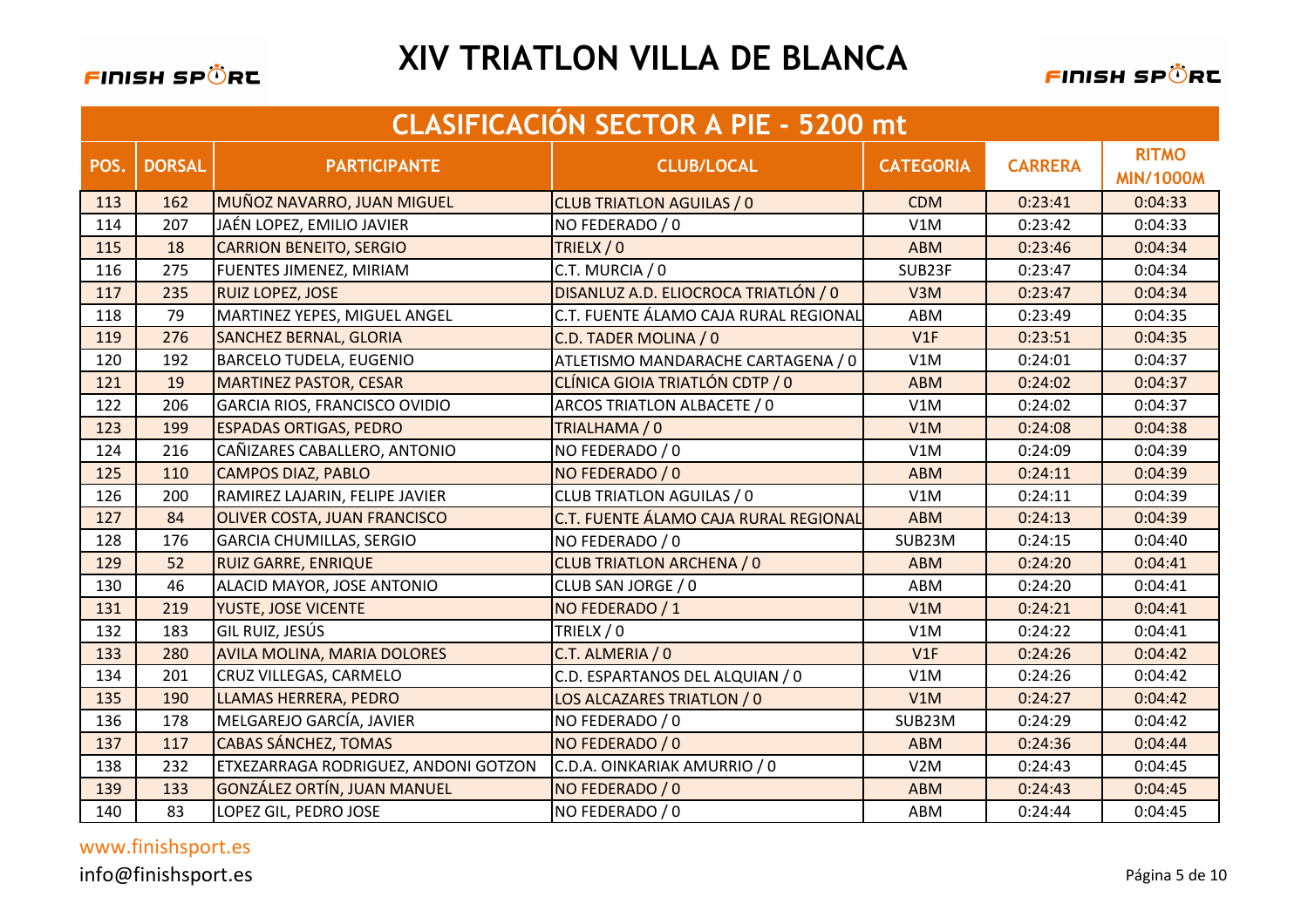

### FINISH SPÖRC

|      | <b>CLASIFICACIÓN SECTOR A PIE - 5200 mt</b> |                                    |                                       |                  |                |                                  |  |
|------|---------------------------------------------|------------------------------------|---------------------------------------|------------------|----------------|----------------------------------|--|
| POS. | <b>DORSAL</b>                               | <b>PARTICIPANTE</b>                | <b>CLUB/LOCAL</b>                     | <b>CATEGORIA</b> | <b>CARRERA</b> | <b>RITMO</b><br><b>MIN/1000M</b> |  |
| 141  | 165                                         | MARTINEZ SANCHEZ, ANTONIO JOSE     | A.D. CEHEGIN / 0                      | <b>JNM</b>       | 0:24:44        | 0:04:45                          |  |
| 142  | 233                                         | CALDERON JIMENEZ, FRANCISCO JOSE   | NO FEDERADO / 0                       | V2M              | 0:24:46        | 0:04:46                          |  |
| 143  | 266                                         | <b>MARCO MARTINEZ, ANDREA</b>      | <b>CLUB TRIATLON ARCHENA / 0</b>      | <b>CDF</b>       | 0:24:47        | 0:04:46                          |  |
| 144  | 143                                         | ANGOSTO TOMÁS, JOSÉ                | NO FEDERADO / 0                       | ABM              | 0:24:48        | 0:04:46                          |  |
| 145  | 17                                          | LOPEZ CAMPOS, JOSE ANTONIO         | TRIELX / 0                            | <b>ABM</b>       | 0:24:54        | 0:04:47                          |  |
| 146  | 134                                         | FUENTES JUÁREZ, VALERIANO          | NO FEDERADO / 0                       | ABM              | 0:24:54        | 0:04:47                          |  |
| 147  | 120                                         | OÑATE PÉREZ, ALBERTO               | NO FEDERADO / 0                       | <b>ABM</b>       | 0:24:56        | 0:04:48                          |  |
| 148  | 164                                         | NÚÑEZ CANO, PABLO                  | CLUB TRIATLON ARCHENA / 0             | <b>JNM</b>       | 0:24:56        | 0:04:48                          |  |
| 149  | 221                                         | <b>DENIS, MCALINDEN</b>            | NO FEDERADO / 0                       | V1M              | 0:25:00        | 0:04:48                          |  |
| 150  | 125                                         | RUIZ ROBLES, JOSÉ ANTONIO          | NO FEDERADO / 0                       | ABM              | 0:25:01        | 0:04:49                          |  |
| 151  | 113                                         | <b>MARTINEZ JUAN, JUAN</b>         | NO FEDERADO / 0                       | <b>ABM</b>       | 0:25:16        | 0:04:52                          |  |
| 152  | 250                                         | ROBLES GOMEZ, MARIA ISABEL         | C.T. CARAVACA / 0                     | ABF              | 0:25:19        | 0:04:52                          |  |
| 153  | 99                                          | <b>ROS ALCARAZ, ANTONIO JOSE</b>   | NO FEDERADO / 0                       | <b>ABM</b>       | 0:25:22        | 0:04:53                          |  |
| 154  | 43                                          | CHAVELA MARQUEZ, Mª CARMEN         | NO FEDERADO / 0                       | V1F              | 0:25:22        | 0:04:53                          |  |
| 155  | 234                                         | <b>GIMENEZ MENDOZA, GINES</b>      | C.T. FUENTE ÁLAMO CAJA RURAL REGIONAL | V3M              | 0:25:35        | 0:04:55                          |  |
| 156  | 153                                         | <b>GOMEZ MARTINEZ, ALBERTO</b>     | INDEPENDIENTE / 0                     | ABM              | 0:25:36        | 0:04:55                          |  |
| 157  | 136                                         | SÁNCHEZ CÁNOVAS, JUAN JOSE         | NO FEDERADO / 0                       | <b>ABM</b>       | 0:25:37        | 0:04:56                          |  |
| 158  | 74                                          | LOPEZ BONACHE, ADRIAN              | TRIALHAMA / 0                         | ABM              | 0:25:39        | 0:04:56                          |  |
| 159  | 177                                         | PAGÁN SÁNCHEZ, JOSE                | NO FEDERADO / 0                       | SUB23M           | 0:25:40        | 0:04:56                          |  |
| 160  | 175                                         | RUIZ MANZANEDO, CARLOS             | ADVENTURE BIKE/ LA BAJERA / 0         | SUB23M           | 0:25:41        | 0:04:56                          |  |
| 161  | 145                                         | <b>BASTIDA GONZALEZ, DARIO</b>     | NO FEDERADO / 1                       | <b>ABM</b>       | 0:25:44        | 0:04:57                          |  |
| 162  | 115                                         | SANCHEZ HERNANDEZ, ANTONIO         | NO FEDERADO / 0                       | ABM              | 0:25:45        | 0:04:57                          |  |
| 163  | 137                                         | <b>MANCEBO PEREZ, ANTONIO RAUL</b> | NO FEDERADO / 0                       | <b>ABM</b>       | 0:25:48        | 0:04:58                          |  |
| 164  | 236                                         | <b>GUBLER, JURG LUKAS</b>          | CLUB TRIATLON AGUILAS / 0             | V3M              | 0:25:59        | 0:05:00                          |  |
| 165  | 267                                         | <b>ORTIN AZORIN, BEATRIZ</b>       | C.T. ARABI YECLA-CATLIKE / 0          | <b>CDF</b>       | 0:26:00        | 0:05:00                          |  |
| 166  | 146                                         | SEVA RAYOS, JORGE MANUEL           | NO FEDERADO / 0                       | ABM              | 0:26:03        | 0:05:01                          |  |
| 167  | 246                                         | <b>VICENTE LOPEZ, ANA BELEN</b>    | C.T. MURCIA / 0                       | <b>ABF</b>       | 0:26:03        | 0:05:01                          |  |
| 168  | 101                                         | MARTINEZ MARTINEZ, DANIEL          | NO FEDERADO / 0                       | ABM              | 0:26:04        | 0:05:01                          |  |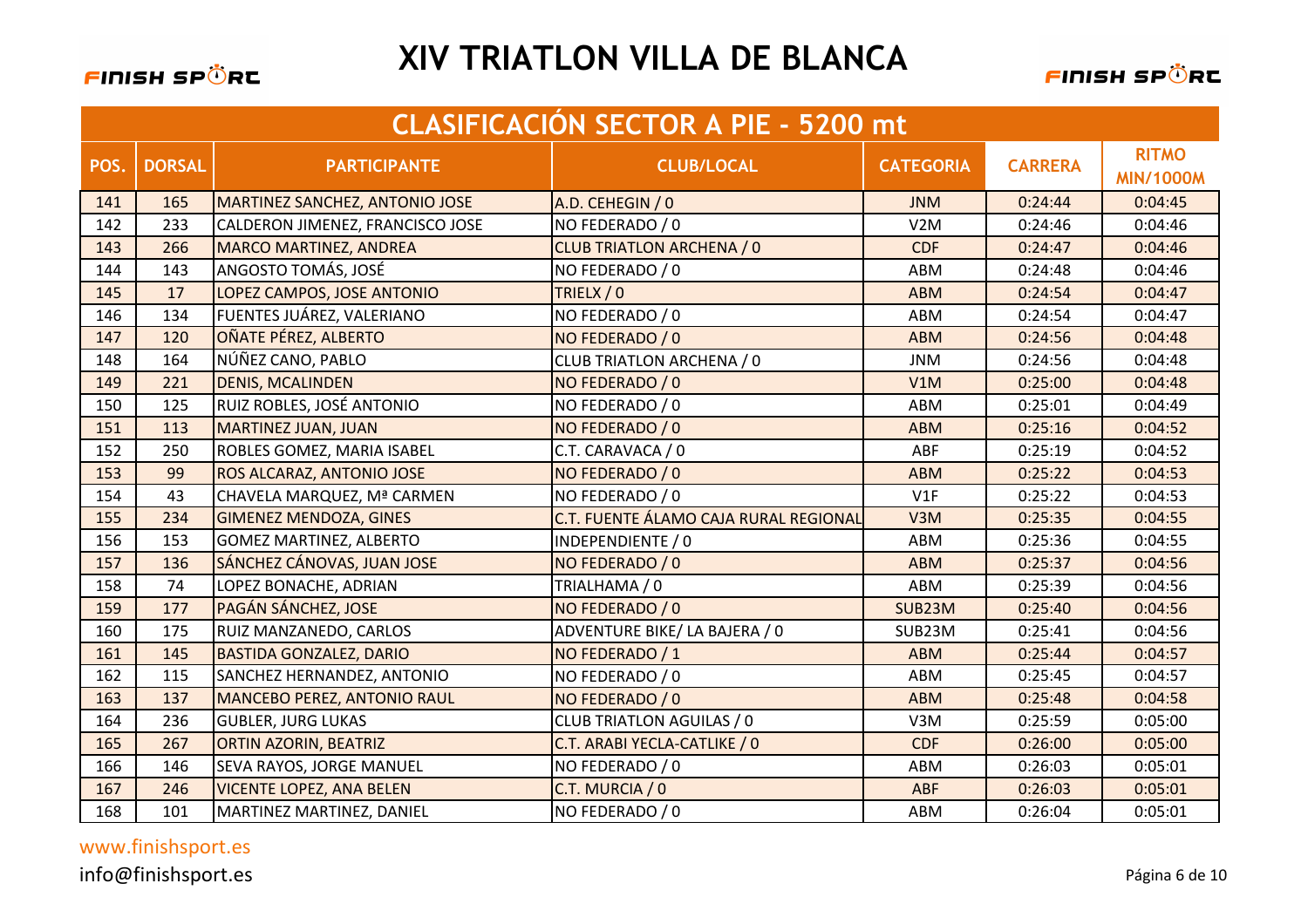

### FINISH SPÖRC

|      | <b>CLASIFICACIÓN SECTOR A PIE - 5200 mt</b> |                                    |                                        |                  |                |                                  |  |
|------|---------------------------------------------|------------------------------------|----------------------------------------|------------------|----------------|----------------------------------|--|
| POS. | <b>DORSAL</b>                               | <b>PARTICIPANTE</b>                | <b>CLUB/LOCAL</b>                      | <b>CATEGORIA</b> | <b>CARRERA</b> | <b>RITMO</b><br><b>MIN/1000M</b> |  |
| 169  | 118                                         | ZAMORA MARÍN, JOSE ANGEL           | NO FEDERADO / 0                        | <b>ABM</b>       | 0:26:05        | 0:05:01                          |  |
| 170  | 251                                         | FERNANDEZ VELEZ, Mª LEONOR         | <b>CLUB TRIATLON AGUILAS / 0</b>       | ABF              | 0:26:10        | 0:05:02                          |  |
| 171  | 214                                         | SALAS HERNÁNDEZ, JORGE LUIS        | NO FEDERADO / 0                        | V1M              | 0:26:12        | 0:05:02                          |  |
| 172  | 255                                         | STILES GONZALEZ, REBECA            | NO FEDERADO / 1                        | ABF              | 0:26:15        | 0:05:03                          |  |
| 173  | 144                                         | <b>MENDEZ GUARDIOLA, PEDRO</b>     | NO FEDERADO / 0                        | <b>ABM</b>       | 0:26:17        | 0:05:03                          |  |
| 174  | 261                                         | GIL MUÑOZ, BELEN                   | NO FEDERADO / 1                        | ABF              | 0:26:17        | 0:05:03                          |  |
| 175  | 21                                          | <b>AZNAR ESCLAPEZ, FRANCISCO</b>   | CLUB ILICITANO TRIATLÓN / 0            | <b>ABM</b>       | 0:26:20        | 0:05:04                          |  |
| 176  | 270                                         | FERNANDEZ VELEZ, ANA               | CLUB TRIATLON AGUILAS / 0              | <b>CDF</b>       | 0:26:28        | 0:05:05                          |  |
| 177  | 55                                          | PEÑALVER BALLESTEROS, JOSE DAVID   | TRIATLON GUERRITA ALCANTARILLA / 0     | <b>ABM</b>       | 0:26:31        | 0:05:06                          |  |
| 178  | 222                                         | MORENO GÓMEZ, JOSE                 | NO FEDERADO / 0                        | V1M              | 0:26:31        | 0:05:06                          |  |
| 179  | 277                                         | VILLAESCUSA SORIANO, MARIA CARMEN  | C.T. TRAGAMILLAS-CICLOS VICEA-MERCALUZ | V1F              | 0:26:32        | 0:05:06                          |  |
| 180  | 32                                          | AYME FERNANDEZ, DAVID              | A.D ERGOBIKE-MANUBIKE / 0              | ABM              | 0:26:33        | 0:05:06                          |  |
| 181  | 159                                         | <b>VERA BLASCO, JORGE</b>          | CLUB ILICITANO TRIATLÓN / 0            | <b>CDM</b>       | 0:26:37        | 0:05:07                          |  |
| 182  | 209                                         | FERNANDEZ RODRIGUEZ, LUIS          | NO FEDERADO / 1                        | V1M              | 0:26:38        | 0:05:07                          |  |
| 183  | 100                                         | <b>GIL PAGAN, JOSE ANTONIO</b>     | NO FEDERADO / 0                        | <b>ABM</b>       | 0:26:43        | 0:05:08                          |  |
| 184  | 237                                         | RABINOWITZ, NATASHA JOSEFA         | UNIVERSIDAD DE ALICANTE / 0            | ABF              | 0:26:47        | 0:05:09                          |  |
| 185  | 112                                         | MOLINA TOLEDO, ALEJANDRO           | NO FEDERADO / 1                        | <b>ABM</b>       | 0:26:48        | 0:05:09                          |  |
| 186  | 142                                         | PÉREZ CABRERA, VÍCTOR MANUEL       | NO FEDERADO / 0                        | ABM              | 0:26:52        | 0:05:10                          |  |
| 187  | 108                                         | <b>BERNAL ROSIQUE, PABLO AITOR</b> | NO FEDERADO / 0                        | <b>ABM</b>       | 0:26:52        | 0:05:10                          |  |
| 188  | 147                                         | ARMERO PAREDES, BIBIANO            | NO FEDERADO / 0                        | ABM              | 0:26:53        | 0:05:10                          |  |
| 189  | 124                                         | LÓPEZ UCEDA, ÁLVARO                | NO FEDERADO / 0                        | <b>ABM</b>       | 0:26:55        | 0:05:11                          |  |
| 190  | 253                                         | RICARDES NUÑO, MARIEL              | C.D. ESPARTANOS DEL ALQUIAN / 0        | ABF              | 0:27:01        | 0:05:12                          |  |
| 191  | 268                                         | <b>DURAN MOROTE, LAURA</b>         | A.D. CEHEGIN / 0                       | <b>CDF</b>       | 0:27:03        | 0:05:12                          |  |
| 192  | 31                                          | EGEA SERNA, EMILIO                 | A.D ERGOBIKE-MANUBIKE / 0              | ABM              | 0:27:06        | 0:05:13                          |  |
| 193  | 194                                         | LOPEZ MOTILLA, JOSE DIEGO          | ATLETISMO MANDARACHE CARTAGENA / 0     | V1M              | 0:27:07        | 0:05:13                          |  |
| 194  | 215                                         | SANCHEZ COSTA, RAMON               | NO FEDERADO / 0                        | V1M              | 0:27:10        | 0:05:13                          |  |
| 195  | 94                                          | <b>BRAVO BLAZQUEZ, JUAN</b>        | NO FEDERADO / 0                        | <b>ABM</b>       | 0:27:13        | 0:05:14                          |  |
| 196  | 229                                         | MARTÍNEZ SÁNCHEZ, DIEGO FRANCISCO  | TRIALHAMA / 0                          | V <sub>2</sub> M | 0:27:13        | 0:05:14                          |  |

www.finishsport.es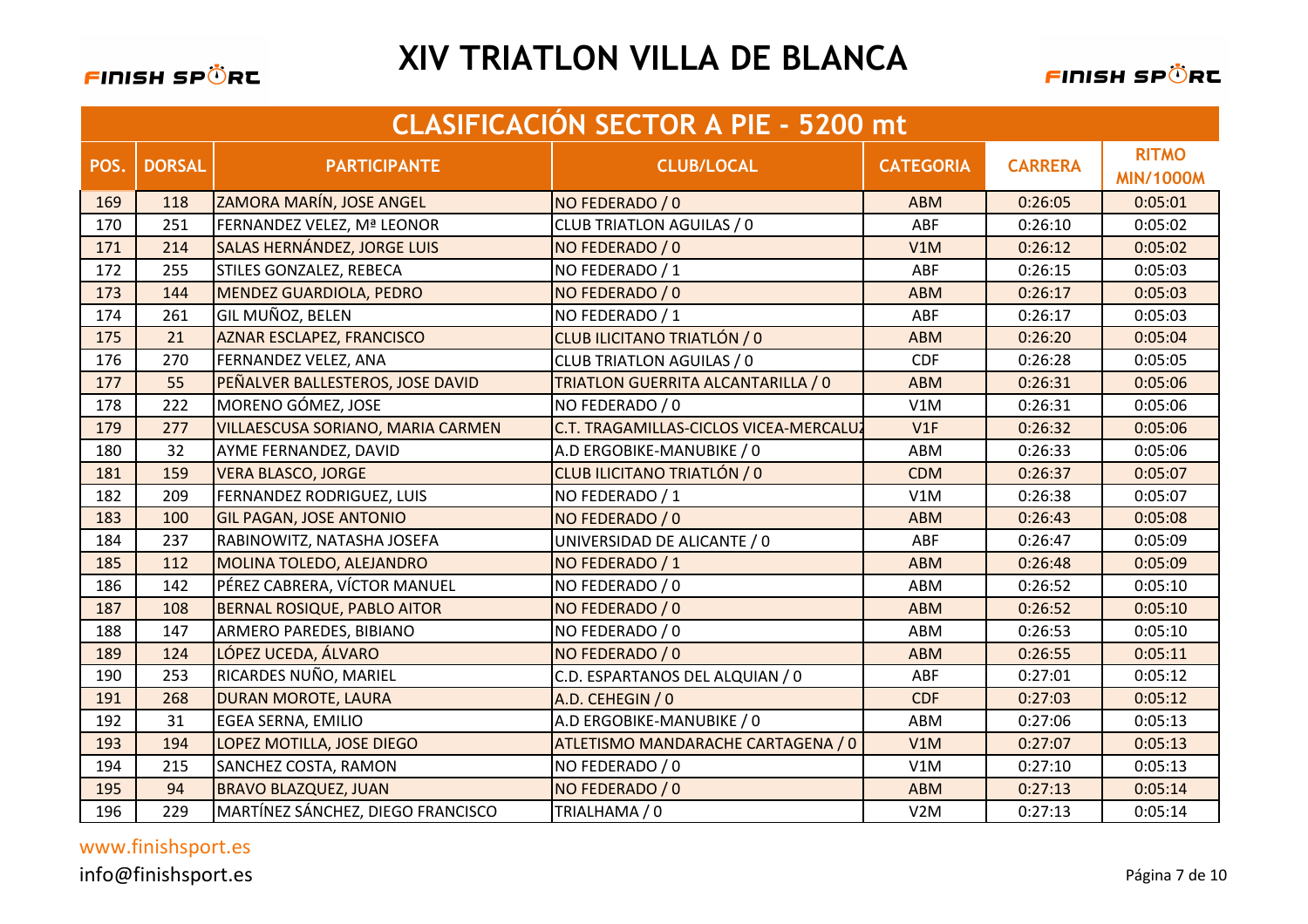

### FINISH SPÖRC

|      | <b>CLASIFICACIÓN SECTOR A PIE - 5200 mt</b> |                                   |                                       |                  |                |                                  |  |  |
|------|---------------------------------------------|-----------------------------------|---------------------------------------|------------------|----------------|----------------------------------|--|--|
| POS. | <b>DORSAL</b>                               | <b>PARTICIPANTE</b>               | <b>CLUB/LOCAL</b>                     | <b>CATEGORIA</b> | <b>CARRERA</b> | <b>RITMO</b><br><b>MIN/1000M</b> |  |  |
| 197  | 38                                          | <b>GARCIA ESPINOSA, SERGIO</b>    | <b>BRICOFERMIN TRI IMPULSO / 0</b>    | <b>ABM</b>       | 0:27:19        | 0:05:15                          |  |  |
| 198  | 191                                         | ESCUSA MARTINEZ, MANUEL           | ATLETISMO MANDARACHE CARTAGENA / 0    | V1M              | 0:27:27        | 0:05:17                          |  |  |
| 199  | 254                                         | <b>GONZÁLEZ FERNÁNDEZ, ESTER</b>  | CLUB EGO RUN.IN / 0                   | <b>ABF</b>       | 0:27:27        | 0:05:17                          |  |  |
| 200  | 257                                         | LEMESHAVA, ALINA                  | NO FEDERADO / 0                       | ABF              | 0:27:33        | 0:05:18                          |  |  |
| 201  | 184                                         | LOZANO BLASCO, JUAN CARLOS        | A300W ELCHE T.C. / 0                  | V1M              | 0:27:38        | 0:05:19                          |  |  |
| 202  | 131                                         | RODRIGUEZ YEPES, ANTONIO          | NO FEDERADO / 1                       | ABM              | 0:27:42        | 0:05:20                          |  |  |
| 203  | 127                                         | PARRA GONZALEZ, VICENTE           | NO FEDERADO / 0                       | <b>ABM</b>       | 0:27:46        | 0:05:20                          |  |  |
| 204  | 80                                          | PAGAN SANCHEZ, BLAS               | C.T. FUENTE ÁLAMO CAJA RURAL REGIONAL | ABM              | 0:27:48        | 0:05:21                          |  |  |
| 205  | 98                                          | <b>AVIA OÑATE, RAUL</b>           | NO FEDERADO / 0                       | <b>ABM</b>       | 0:27:50        | 0:05:21                          |  |  |
| 206  | 140                                         | LOPEZ MANZANERA, JOSE JUAN        | NO FEDERADO / 0                       | ABM              | 0:27:54        | 0:05:22                          |  |  |
| 207  | 10                                          | <b>SANCHEZ LOPEZ, MIGUEL</b>      | ATLETICO VILLA DE BLANCA / 0          | <b>ABM</b>       | 0:28:09        | 0:05:25                          |  |  |
| 208  | 119                                         | PEREZ CALLADO, JOSE ANTONIO       | NO FEDERADO / 0                       | ABM              | 0:28:10        | 0:05:25                          |  |  |
| 209  | 150                                         | MOLINA-NIÑIROLA MEDINAQ, PABLO    | NO FEDERADO / 0                       | <b>ABM</b>       | 0:28:16        | 0:05:26                          |  |  |
| 210  | 198                                         | GIMÉNEZ ALMAGRO, PEDRO JOSÉ       | TRIALHAMA / 0                         | V1M              | 0:28:24        | 0:05:28                          |  |  |
| 211  | 263                                         | <b>SEMPERE FERRANDEZ, ANA</b>     | NO FEDERADO / 0                       | ABF              | 0:28:27        | 0:05:28                          |  |  |
| 212  | 90                                          | GALINDO OÑA, OSCAR                | C.D. ESPARTANOS DEL ALQUIAN / 0       | ABM              | 0:28:37        | 0:05:30                          |  |  |
| 213  | 114                                         | RUIZ MONDÉJAR, JESÚS              | NO FEDERADO / 0                       | <b>ABM</b>       | 0:28:39        | 0:05:31                          |  |  |
| 214  | 228                                         | MOYA DE GEA, TOMAS                | A.D. CEHEGIN / 0                      | V <sub>2</sub> M | 0:28:41        | 0:05:31                          |  |  |
| 215  | 244                                         | NAVARRO PAGE, MARIA CRISTINA      | TRIALHAMA / 0                         | ABF              | 0:28:49        | 0:05:32                          |  |  |
| 216  | 103                                         | RIQUELME ROS, PEDRO ANTONIO       | NO FEDERADO / 0                       | ABM              | 0:28:49        | 0:05:32                          |  |  |
| 217  | 102                                         | Sanchez buendia, Santos           | NO FEDERADO / 0                       | <b>ABM</b>       | 0:28:50        | 0:05:33                          |  |  |
| 218  | 213                                         | muñoz López, Juan José            | NO FEDERADO / 0                       | V1M              | 0:28:50        | 0:05:33                          |  |  |
| 219  | 227                                         | <b>CHICO NARANJO, JULIAN</b>      | <b>CLUB MARATHON CARTAGENA / 0</b>    | V2M              | 0:28:57        | 0:05:34                          |  |  |
| 220  | 155                                         | SANCHEZ SAURA, ANTONIO            | NO FEDERADO / 0                       | ABM              | 0:29:03        | 0:05:35                          |  |  |
| 221  | 193                                         | <b>RUIZ RUBIO, JOSE LUIS</b>      | ATLETISMO MANDARACHE CARTAGENA / 0    | V1M              | 0:29:12        | 0:05:37                          |  |  |
| 222  | 265                                         | MARTÍNEZ MORELL, GRACIA           | NO FEDERADO / 0                       | ABF              | 0:29:22        | 0:05:39                          |  |  |
| 223  | 259                                         | MARTINEZ CANALS, ESTEFANIA ISABEL | NO FEDERADO / 0                       | ABF              | 0:29:30        | 0:05:40                          |  |  |
| 224  | 278                                         | ALVAREZ GARCIA, MARCELA MARIANA   | C.T. MURCIA / 0                       | V1F              | 0:29:36        | 0:05:42                          |  |  |

www.finishsport.es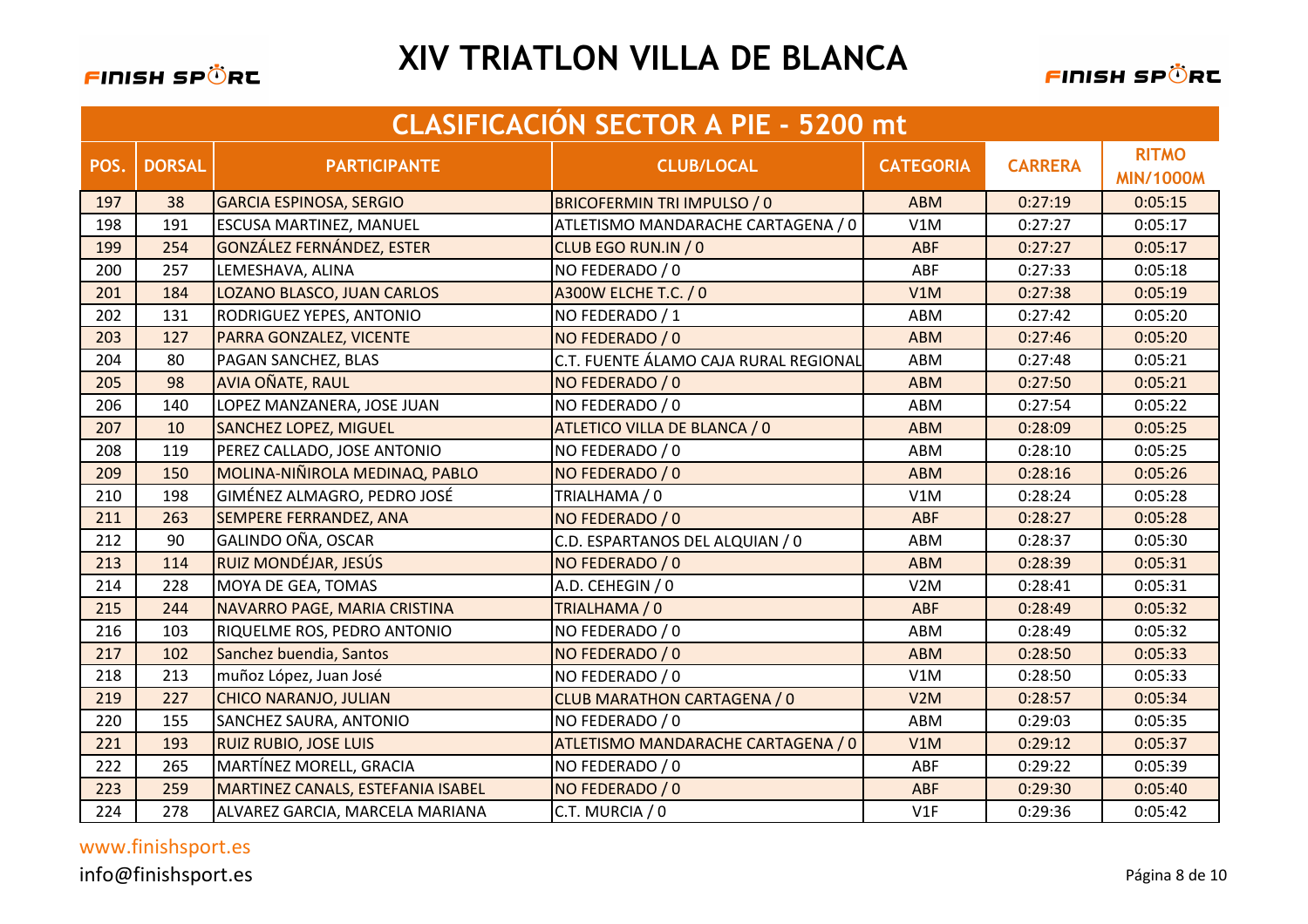

#### FINISH SPÖRC

|      | <b>CLASIFICACIÓN SECTOR A PIE - 5200 mt</b> |                                                          |                                    |                  |                |                                  |  |  |
|------|---------------------------------------------|----------------------------------------------------------|------------------------------------|------------------|----------------|----------------------------------|--|--|
| POS. | <b>DORSAL</b>                               | <b>PARTICIPANTE</b>                                      | <b>CLUB/LOCAL</b>                  | <b>CATEGORIA</b> | <b>CARRERA</b> | <b>RITMO</b><br><b>MIN/1000M</b> |  |  |
| 225  | 20                                          | SANSANO GONZALVEZ, PACO                                  | CLUB ILICITANO TRIATLÓN / 0        | <b>ABM</b>       | 0:29:43        | 0:05:43                          |  |  |
| 226  | 182                                         | LUCAS ALBEROLA, JAVIER                                   | TRIELX / 0                         | V1M              | 0:29:43        | 0:05:43                          |  |  |
| 227  | 174                                         | CALLEJAS MORENO, MIGUEL ANGEL                            | ADVENTURE BIKE/ LA BAJERA / 0      | SUB23M           | 0:29:45        | 0:05:43                          |  |  |
| 228  | 247                                         | MARTINEZ MOLINA, INMA                                    | C.T. MURCIA / 0                    | ABF              | 0:29:48        | 0:05:44                          |  |  |
| 229  | 249                                         | FERNANDEZ RODRIGUEZ, ALEJANDRA INMACULIC.T. CARAVACA / 0 |                                    | <b>ABF</b>       | 0:29:50        | 0:05:44                          |  |  |
| 230  | 189                                         | PALLARDÓ DEL VAL, FRANCISCO JAVIER                       | CLUB ATLETISMO LA MANGA / 0        | V1M              | 0:29:52        | 0:05:45                          |  |  |
| 231  | 73                                          | <b>VELASCO CANOVAS, JOSE</b>                             | TRIALHAMA / 0                      | <b>ABM</b>       | 0:29:56        | 0:05:45                          |  |  |
| 232  | 111                                         | ANDREU CONESA, CARLOS                                    | NO FEDERADO / 0                    | ABM              | 0:29:58        | 0:05:46                          |  |  |
| 233  | 56                                          | LÓPEZ ARCE, JESÚS                                        | TRIATLON GUERRITA ALCANTARILLA / 0 | <b>ABM</b>       | 0:30:01        | 0:05:46                          |  |  |
| 234  | 39                                          | GONZÁLEZ DE PAZ, BERNARDO                                | BRICOFERMIN TRI IMPULSO / 0        | ABM              | 0:30:05        | 0:05:47                          |  |  |
| 235  | 9                                           | <b>TRIGUEROS GARCIA, ANTONIO</b>                         | ATLETICO VILLA DE BLANCA / 0       | <b>ABM</b>       | 0:30:15        | 0:05:49                          |  |  |
| 236  | 33                                          | <b>GARCIA GIL, GUSTAVO</b>                               | A.D ERGOBIKE-MANUBIKE / 0          | <b>ABM</b>       | 0:30:15        | 0:05:49                          |  |  |
| 237  | 151                                         | LUCAS LUCAS, JUAN ALBERTO                                | NO FEDERADO / 0                    | <b>ABM</b>       | 0:30:18        | 0:05:50                          |  |  |
| 238  | 16                                          | TORA ANTON, IVAN                                         | TRIELX / 0                         | ABM              | 0:30:23        | 0:05:51                          |  |  |
| 239  | 35                                          | <b>ESCOBAR INIESTA, JOSE MARIA</b>                       | A.D ERGOBIKE-MANUBIKE / 0          | <b>ABM</b>       | 0:30:32        | 0:05:52                          |  |  |
| 240  | 272                                         | VARELA JIMENEZ, ANA                                      | UNIVERSIDAD DE ALICANTE / 0        | SUB23F           | 0:30:42        | 0:05:54                          |  |  |
| 241  | 212                                         | <b>BARRY, MAGILL</b>                                     | NO FEDERADO / 0                    | V1M              | 0:30:57        | 0:05:57                          |  |  |
| 242  | 122                                         | <b>GIL CABALLERO, JOSE</b>                               | NO FEDERADO / 1                    | ABM              | 0:31:01        | 0:05:58                          |  |  |
| 243  | 138                                         | <b>ARROYO FERNANDEZ-RAÑADA, AMBROSIO</b>                 | NO FEDERADO / 1                    | <b>ABM</b>       | 0:31:11        | 0:06:00                          |  |  |
| 244  | 139                                         | JOVER MOLINA, FERNANDO JOSÉ                              | NO FEDERADO / 1                    | ABM              | 0:31:13        | 0:06:00                          |  |  |
| 245  | 256                                         | PALACIN NUÑEZ, GUADA                                     | NO FEDERADO / 0                    | <b>ABF</b>       | 0:31:13        | 0:06:00                          |  |  |
| 246  | 66                                          | APARICIO FERNANDEZ, JOSE                                 | LOS ALCAZARES TRIATLON / 0         | ABM              | 0:31:28        | 0:06:03                          |  |  |
| 247  | 273                                         | <b>GONZALEZ PUERTA, JUDIT</b>                            | A.D. CEHEGIN / 0                   | SUB23F           | 0:31:30        | 0:06:03                          |  |  |
| 248  | 282                                         | <b>GAFFNEY, KATHERINE</b>                                | NO FEDERADO / 0                    | V1F              | 0:32:07        | 0:06:11                          |  |  |
| 249  | 258                                         | <b>MONTERO VERDU, RAQUEL</b>                             | NO FEDERADO / 0                    | <b>ABF</b>       | 0:32:11        | 0:06:11                          |  |  |
| 250  | 226                                         | ORTIZ RODRIGUEZ, DIEGO                                   | TRIELX / 0                         | V2M              | 0:32:12        | 0:06:12                          |  |  |
| 251  | 34                                          | PUCHE SAEZ, BRAULIO                                      | A.D ERGOBIKE-MANUBIKE / 0          | <b>ABM</b>       | 0:34:09        | 0:06:34                          |  |  |
| 252  | 220                                         | CASTILLO CABALLERO, ANTONIO                              | NO FEDERADO / 0                    | V1M              | 0:34:47        | 0:06:41                          |  |  |

www.finishsport.es